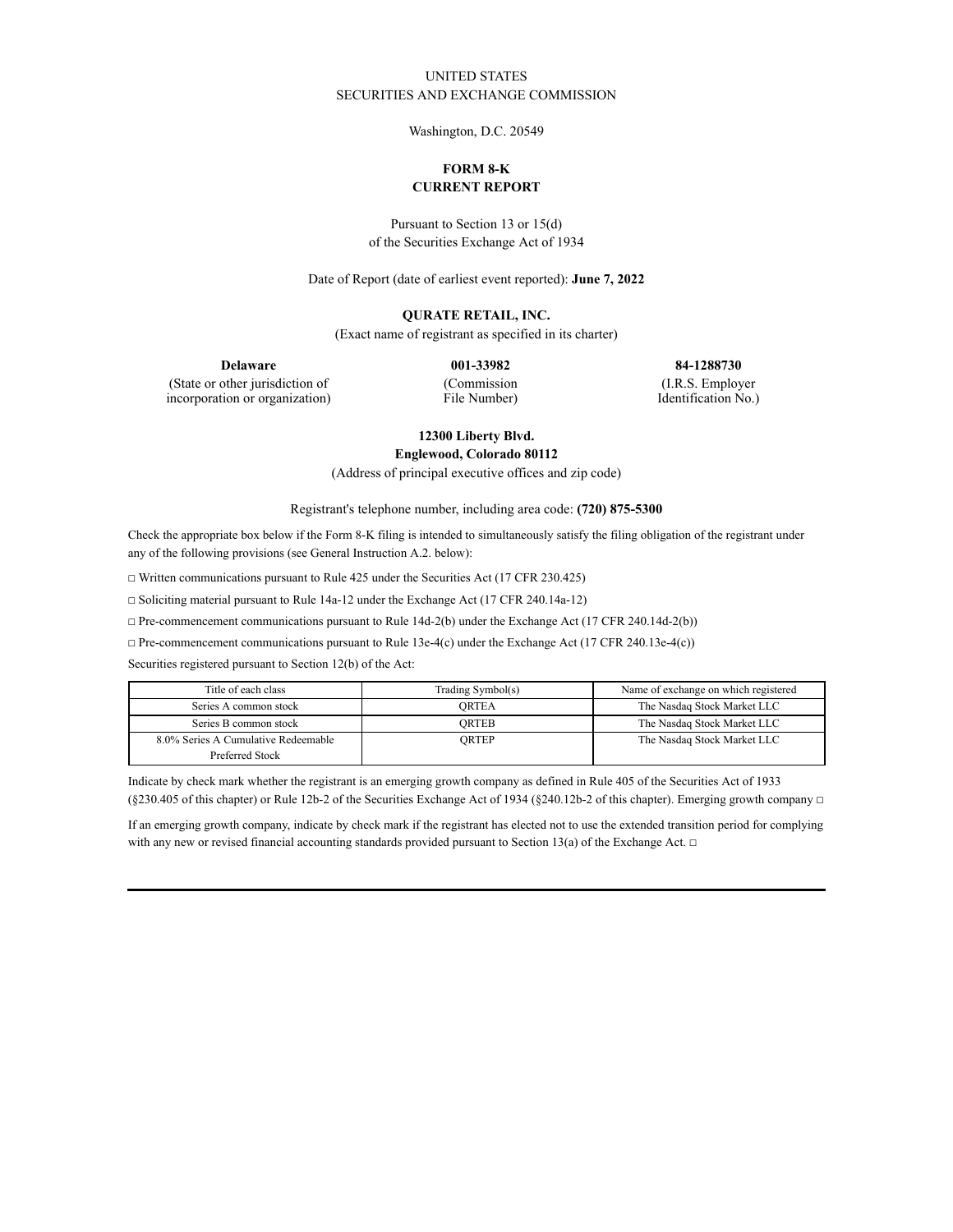### **Item 7.01. Regulation FD Disclosure.**

On June 7, 2022, Qurate Retail, Inc. (the "Company") announced that it will be holding an Investor Event on Monday, June 27, 2022 with Chief Executive Officer, David Rawlinson, presenting beginning at 9:30 am E.T. During the presentation, observations may be made regarding the Company's financial performance and outlook, as well as other forward looking matters.

This Current Report on Form 8-K and the press release attached hereto as Exhibit 99.1 are being furnished to the Securities and Exchange Commission under Item 7.01 of Form 8-K in satisfaction of the public disclosure requirements of Regulation FD and shall not be deemed "filed" for any purpose.

### **Item 9.01. Financial Statements and Exhibits.**

#### **(d) Exhibits**

| Exhibit No. | <b>Description</b>                                                                       |
|-------------|------------------------------------------------------------------------------------------|
| -99.1       | Press Release, dated June 7, 2022.                                                       |
| -104        | Cover Page Interactive Data File (formatted as Inline XBRL and contained in Exhibit 101) |

2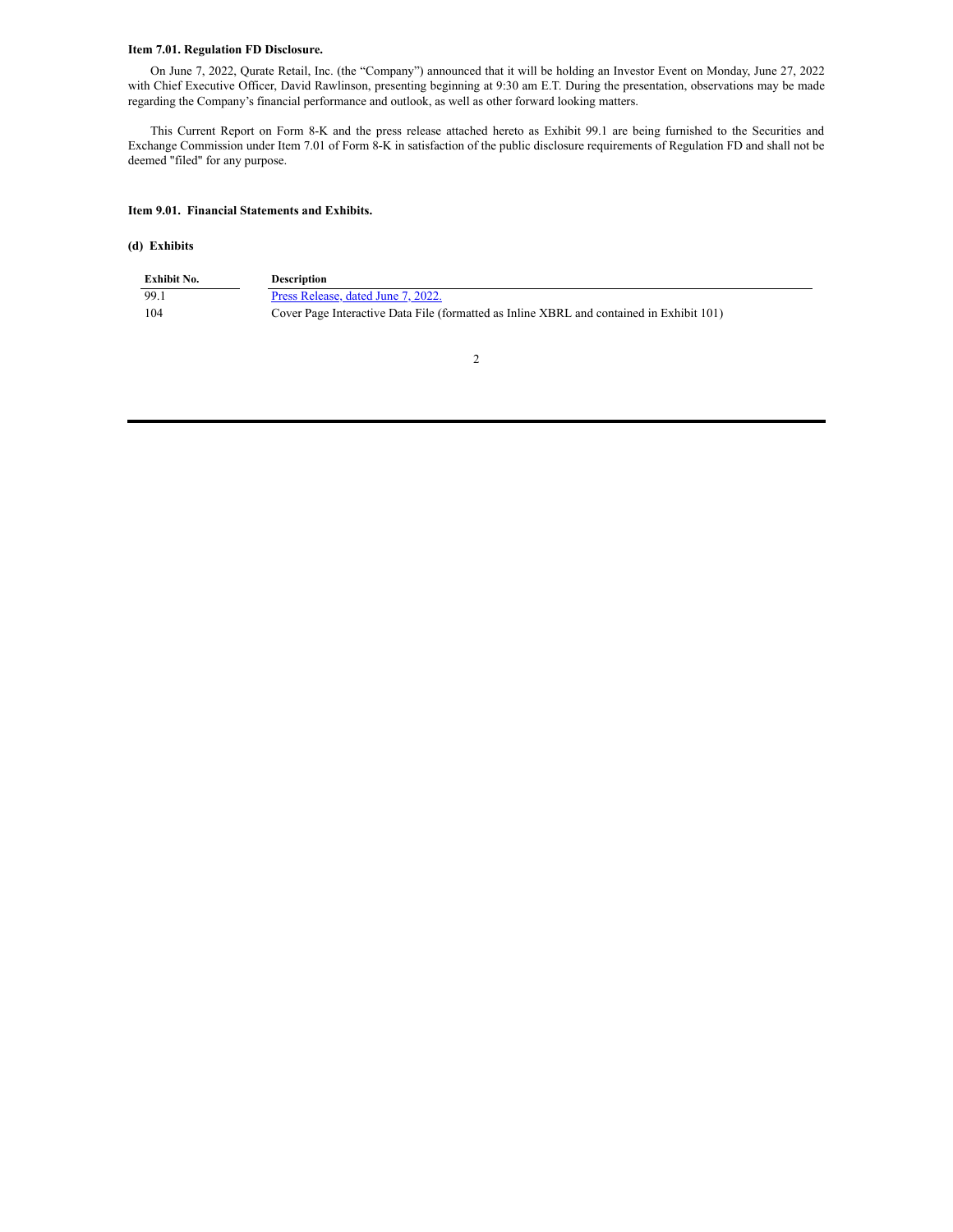## **SIGNATURE**

Pursuant to the requirements of the Securities Exchange Act of 1934, as amended, the registrant has duly caused this report to be signed on its behalf by the undersigned hereunto duly authorized.

Date: June 7, 2022

QURATE RETAIL, INC.

By: /s/ Katherine C. Jewell

Name: Katherine C. Jewell Title: Assistant Vice President and Secretary

3